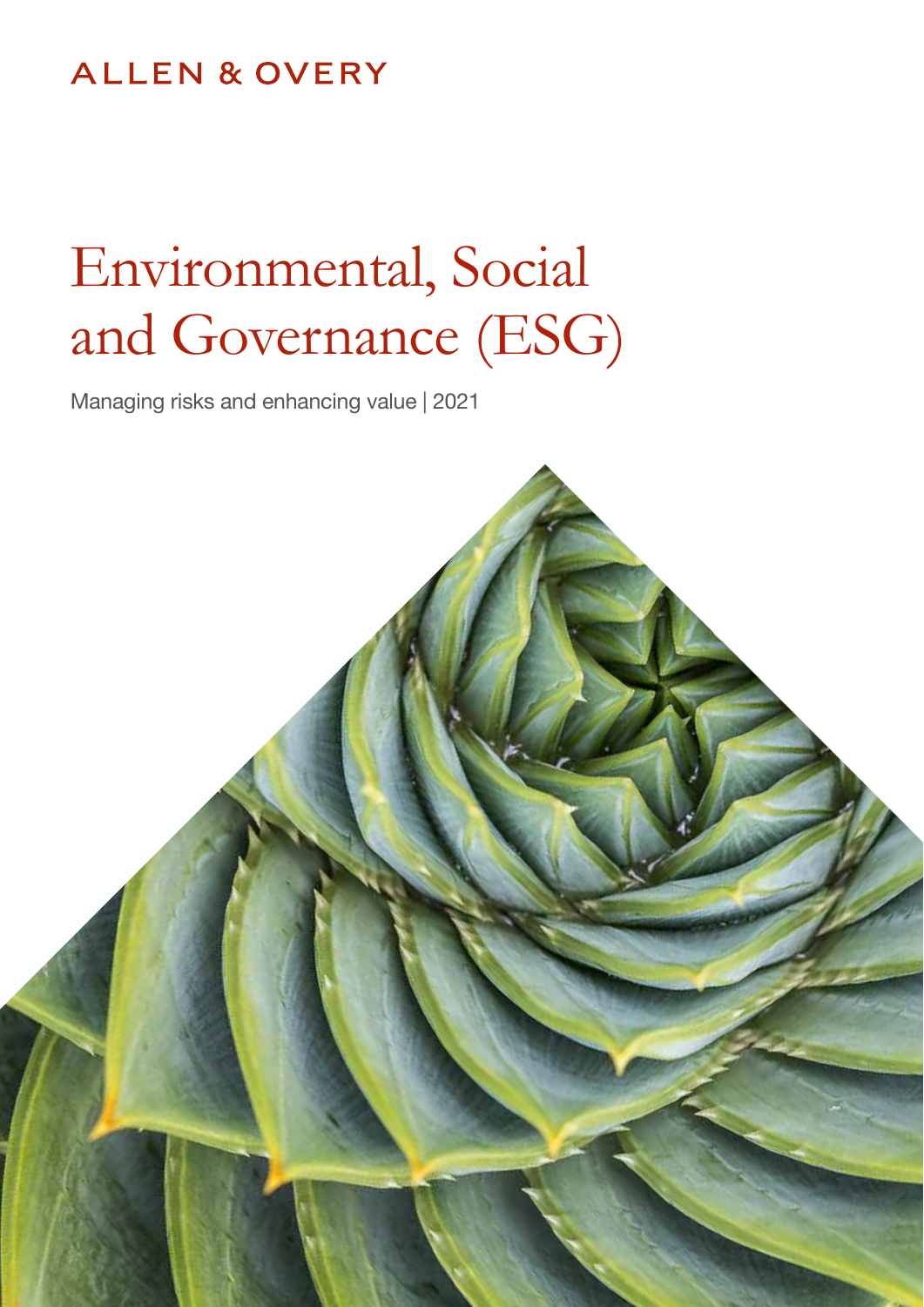# Introduction

Allen & Overy is a market leader in ESG, with extensive experience advising corporates, private equity sponsors, investors, lenders and portfolio companies on the full spectrum of compliance matters across the life-cycle of a project. The combination of our multi-jurisdictional M&A, leveraged finance, high yield, securitisation and investment funds expertise is supported by a full range of complimentary practices including environmental law, business and human rights, sustainable finance, corporate governance, employment, data protection, cyber security, dispute resolution and litigation, and Consulting Services. This expertise, when combined with our strong sector focus, makes us stand out in the market.

We are one of few firms able to provide a fully integrated offering across products and sectors and to advise on all aspects of a transaction. Our offering is truly global. Our extensive network of offices covers each of the key financial markets across the world, enabling us to give specialist advice to clients wherever and whenever it is required.

### ESG is good business

A growing body of empirical evidence shows that sustainable investment goals can be aligned with – and can advance – financial objectives. When a company performs well on ESG criteria, it is often a key indicator that it is well managed overall, prepared to manage volatility and likely to perform better financially over time. Thus ESG characteristics are increasingly used to assess the financial soundness of funds and companies, as well as how prepared or 'resilient' those investments are to longer-term challenges. Some socially responsible investors also want to use their wealth to further sustainable development goals and make a positive impact.

## ESG is good legal practice

Legal risk mitigation objectives and sustainable investment strategies also go hand in hand. It is now common ground that investors' duties around the world not only permit, but increasingly require investors to embed ESG factors into investment processes. New regulatory risks also are emerging for investors and financial institutions, as governments respond to the international commitments States have made to address adverse ESG impacts – including with respect to climate change – by companies within their jurisdiction. Governments are employing ESG regulatory techniques that increase the legal, as well as reputational and financial risks, for businesses that fail to manage ESG issues effectively and for their investors and financial services providers.

We can enable you to take advantage of such ESG-related business opportunities by helping you find ways to integrate ESG factors into your due diligence practices, portfolio analysis and investment decisions; design and roll out financial products that have a positive social or environmental impact; and monitor and report on your successes in a manner that meets regulatory requirements.

Private actors also are deploying a diverse array of litigation strategies regarding ESG issues, including against company directors and financial institutions.

We can provide you with a map of this treacherous terrain and help you find ways to identify risks across your portfolio; avoid involvement in adverse ESG impacts; assess the ESG related credit and other risks of your potential clients; gain a competitive advantage as regulation and litigation develops; design and roll out compliance processes and contractual mechanisms to mitigate risks; and obtain assurance and develop reports on your ESG performance.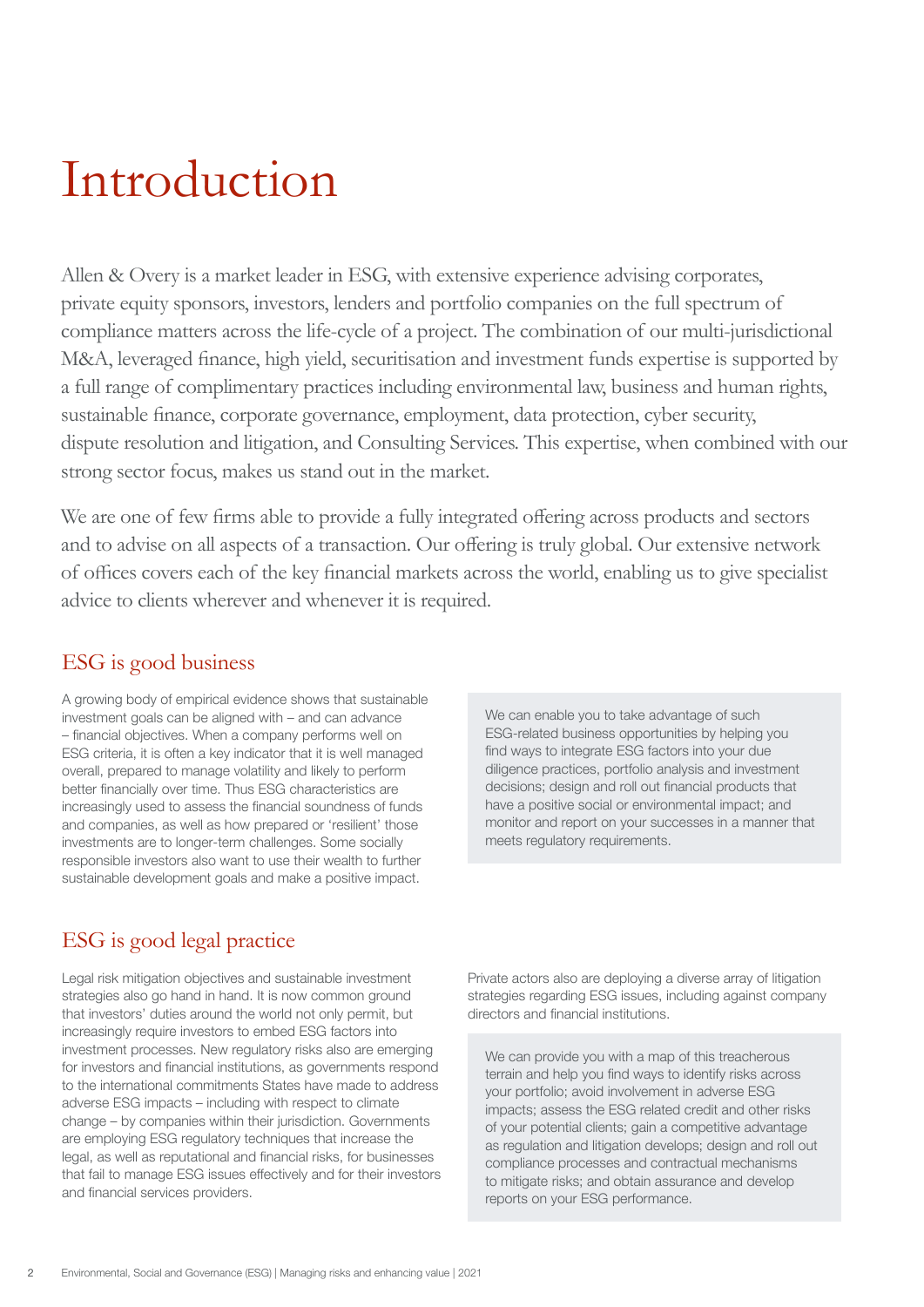### ESG involves complex challenges

ESG is increasingly becoming a complex form of corporate governance involving significant legal issues. As the framework becomes underpinned by legal requirements, advice is required to head off the risks and take advantage of the opportunities this new investment environment presents.

We recognize that different clients are at different stages with respect to ESG issues, and are confronting different ESG issues; therefore we tailor our advice accordingly.

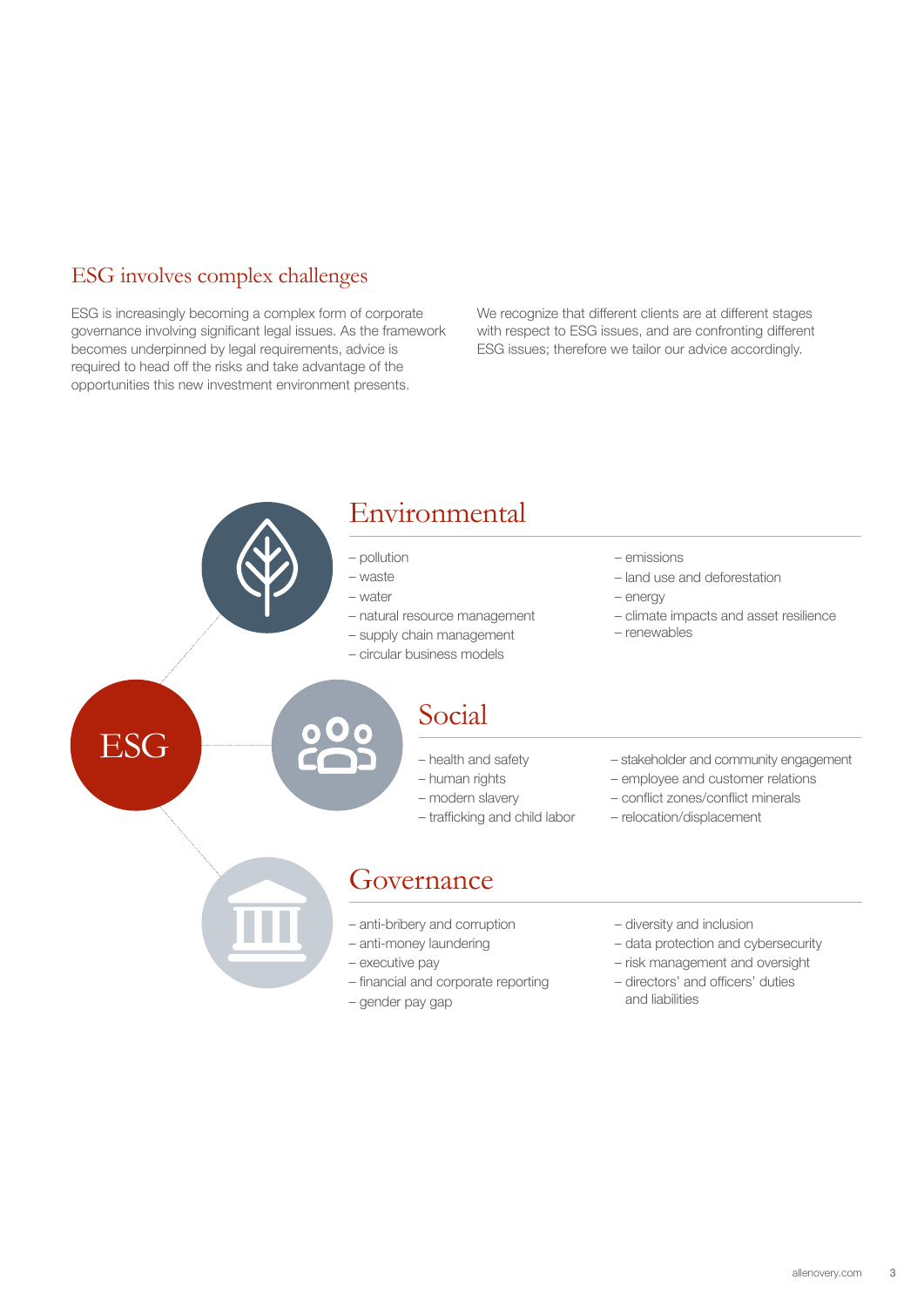### Achieving your sustainable investment goals

We can provide you with practical advice to implement ESG considerations across your investments and help you meet your sustainable investment goals. While approaches to ESG vary depending on the particular asset class and its corresponding risks and opportunities, a few high-level ESG approaches apply across equities, fixed income, private equity, hedge funds, infrastructure investment, real estate and other investments and asset classes:

- Integration: looking at investment decisions in a wider context than traditional financial analysis and including analysis of a range of risks and opportunities related to ESG drivers.
- Active ownership and voting: actively engaging with the managers and boards of directors of investee companies on business strategy and execution, including specific sustainability issues and policies.
- Negative and positive screening: incorporating an investor's principles by excluding or involving companies involved in certain activities or industries.
- Thematic: focusing on specific trends and themes such as human rights, the environment, diversity or demographics.
- ESG governance: ensuring that internal risk governance systems are capable of fully understanding and mitigating ESG risks.
- Engagement with portfolio companies: implementing meaningful ESG programs (including KPIs) into the day-to-day operations of your portfolio investments.
- Devising sustainable investments, such as social impact or green loans.

### Achieving your sustainable finance goals

Allen & Overy has extensive experience of working with clients in both the private and public sectors on sustainable financing, from corporate green loans or bonds and sustainable supply chain financing, to financing renewable projects.

Management of reputational risk is currently a key driver for most clients but regulatory changes will be transformational for the market when they come into force. Certain borrowers may be required to disclose information on sustainability issues as part of their annual non-financial reporting obligations.

Across the sustainable bond and more nascent sustainable loan markets, Allen & Overy can navigate you through this fast-changing market and its evolving standards.

Through our international network of lawyers we have the depth of resources to help our clients, wherever they are in the world, achieve their commercial aims across the sector.

#### Top motivations for ESG investing



47% Brand and reputation

32%

Costs of technology

#### Top barriers to esg integration



Source: The BNP Paribas ESG Global Survey 2019





37% Decreased investment risk

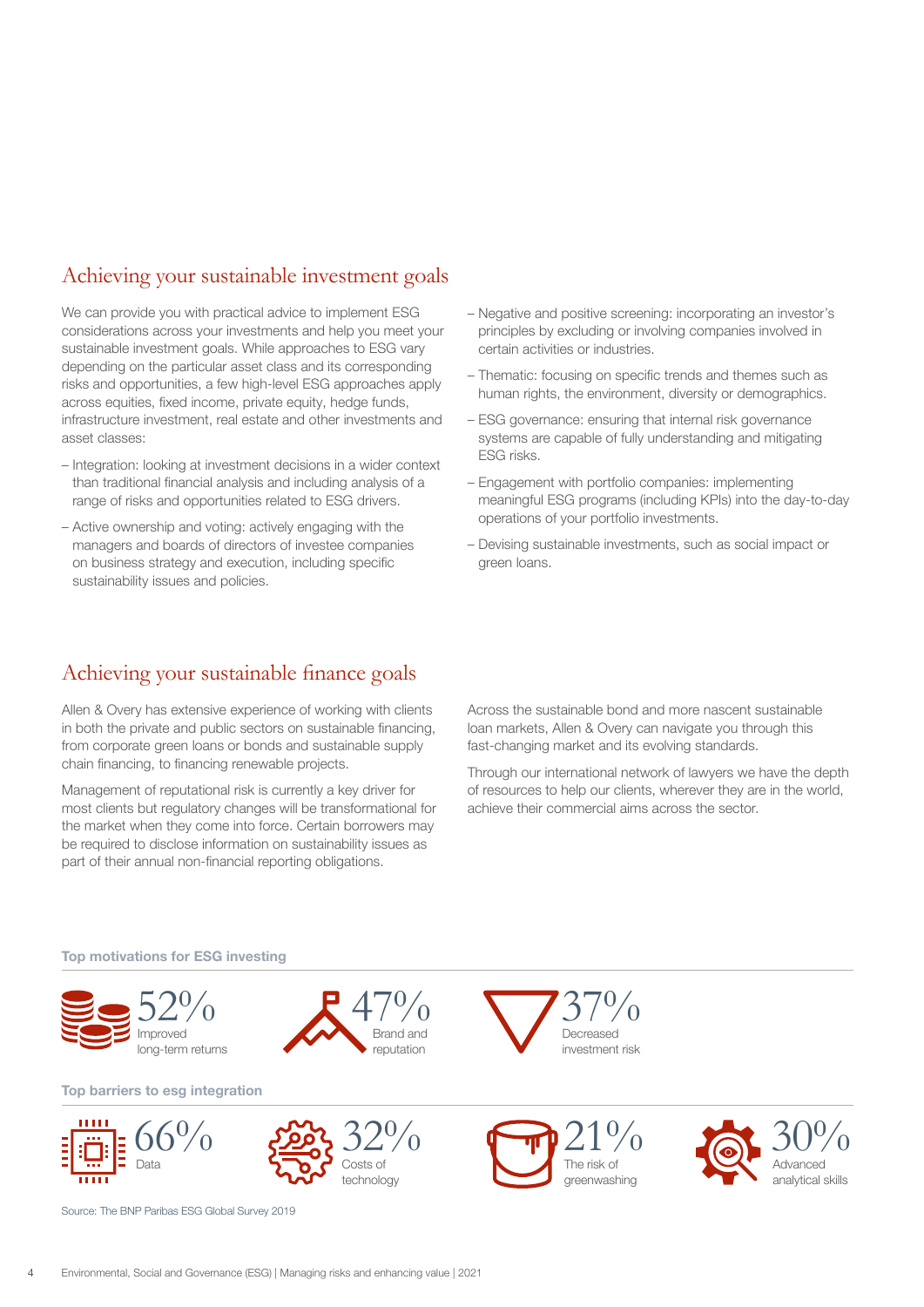# How can we help?

We want to prepare our clients for the next step in the ESG evolution – enabling them to stay one step ahead and navigate the ever-changing ESG landscape. We also see significant opportunities for those clients who are adapting to these new challenges.

To help clients, Allen & Overy brings together global expertise in specialist practice areas in Environmental Law, Business and Human Rights, Sustainable Finance, Corporate Governance, Employee Engagement, Data Protection and Cybersecurity, Dispute Resolution and Litigation, as well as Consulting Services to assist our clients on the full range of ESG matters.

#### Examples of A&O advisory support to mitigate ESG risk and capitalize on ESG opportunities:



"They've got a great level of international experience, it is unparalleled. It's a huge strength for them."

## Tier one for Regulatory: Environment

Chambers Europe 2020

Chambers USA 2019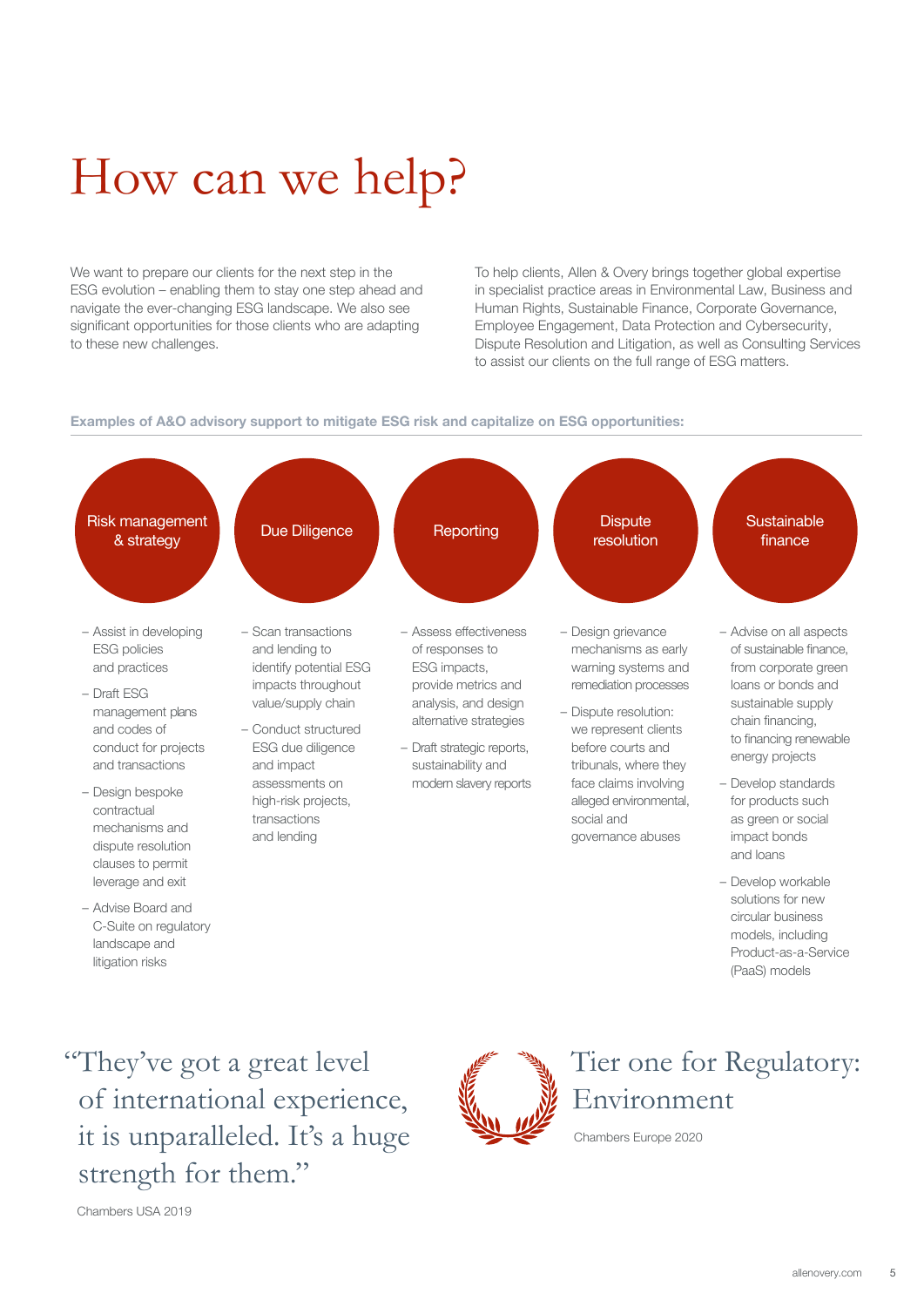# A leading firm in ESG risk management

#### Numerous clients in the financial services and other sectors

on their obligations to report on human rights issues under the Modern Slavery Act.

#### Numerous multinational corporates and a conglomerate

on the management of supply chain risks including compliance with the UN Guiding Principles on Business and Human Rights and carrying out human rights due diligence.

#### Corporate clients

on reviews of their emergency plans and procedures to deal with major health and safety and environmental events. This also included numerous presentations to boards and management on the development of policies and the implementation of appropriate procedures.

#### A global investment bank

on an ESG review in respect of its proposed role in connection with the acquisition of a West African mining company.

#### A number of private equity clients

on ESG reviews in the context of proposed acquisitions, including in respect of the target companies' compliance with the Voluntary Principles on Security and Human Rights and domestic environmental regulation.

#### A global infrastructure fund

on anti-bribery, AML and governance reviews in the context of a proposed acquisition of a portfolio of storage and port assets.

#### The sponsor of an African energy project

on the management of the project's bribery and money laundering risks and related mitigation measures.

#### An oil major

on the management of its international climate litigation.

#### A State-owned development finance institution

on its responsibilities under the United Nations Guiding Principles on Business and Human Rights with respect to its lending and investment activities.

#### A natural resource company

on reforming an operational level grievance mechanism and revising security and human rights policies and practices in relation to police and private security.

#### A European company

with a complex supply chain in the agricultural sector, on designing a system of operational level grievance mechanisms.

#### A mining company

on transnational tort litigation with respect to human rights issues and state security forces.

#### A major telecommunications company

on joining the Global Compact and other multi-stakeholder initiatives, its own code of conduct and related legal risks.

#### A major international hedge fund

in relation to the hacking and theft of highly valuable confidential information and trading strategies by a rogue employee. This was a critical case for the client and involved civil and criminal proceedings in multiple jurisdictions to ensure that the breach was controlled and the employee extradited for criminal trial.



# Tier One for Environment

Legal 500 UK 2020



## Tier One for Dispute Resolution

Chambers Global 2020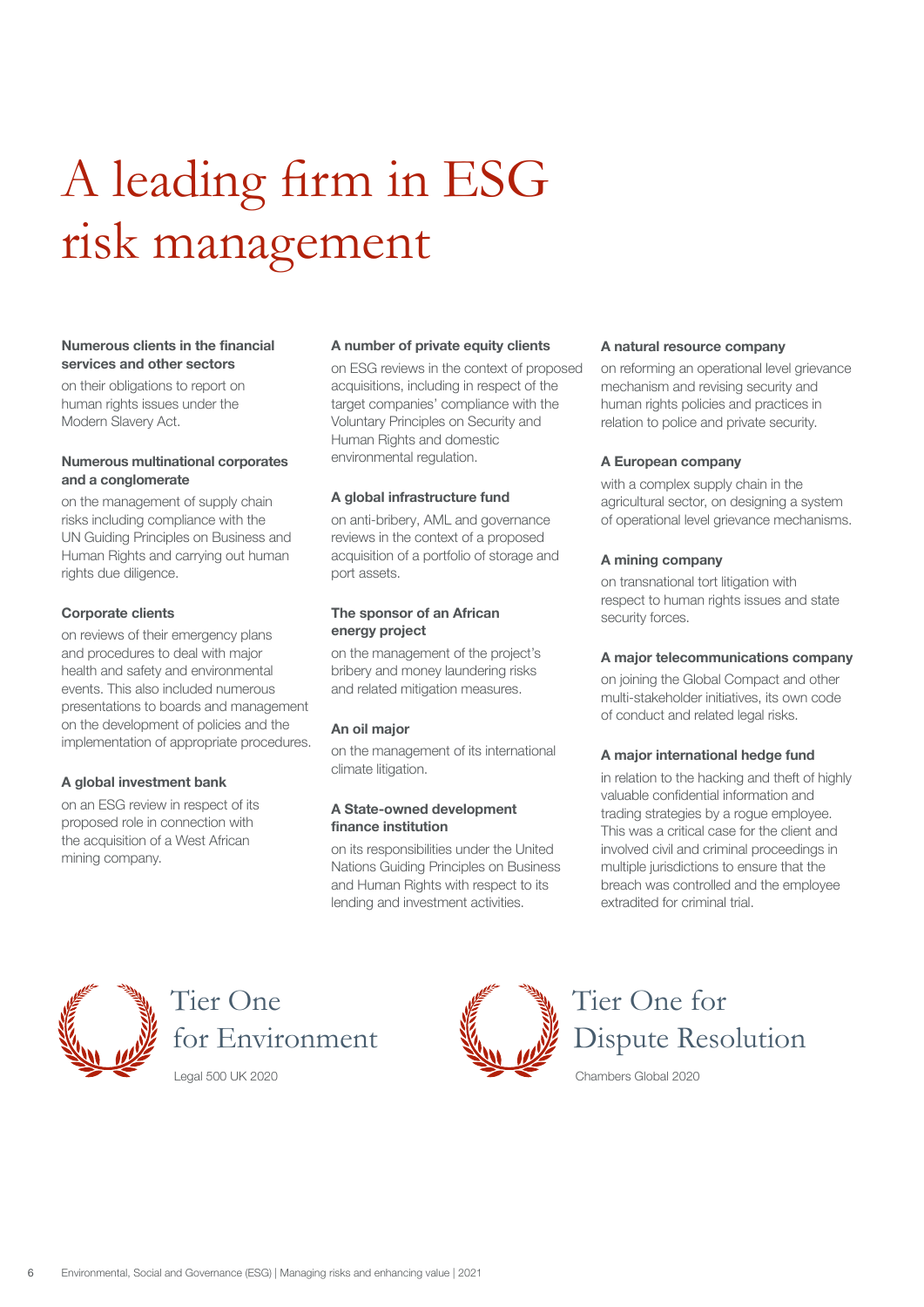#### Numerous clients

on a range of ESG-related matters in regards to project financing and M&A transactions in relation to renewable energy assets across Europe.

#### A renewable energy company

in conducting an assessment of the company's approach to security and human rights, including in relation to its memorandum of understanding with State security forces, and implementing reforms.

#### A consortium of asset managers and pension funds

on a major energy investment in a country emerging from a long-running civil conflict.

#### One of the world's largest mining companies

on a range of human rights-related risks in Africa and Australasia.

#### A major American company

with a vast and complex supply chain, in designing human rights compliance systems.

#### A privately-held conglomerate,

advising and training its in-house lawyers on a range of issues arising under the UN Guiding Principles on Business and Human Rights.

#### Numerous banks and fintechs

on the implementation of AML policies and procedures.

#### A U.S. investment bank

on anti-money laundering, anti-bribery and sanctions risks and policies in connection with the proposed acquisition of a trading business.

#### A Middle-Eastern energy company

on a cross-jurisdictional review on bribery and corruption laws, covering 22 countries, which led to an update of the client's global ABAC policies.

#### A fund manager

on an assessment of its approach to cyber-risk management, including a training program targeting all levels of the organization.

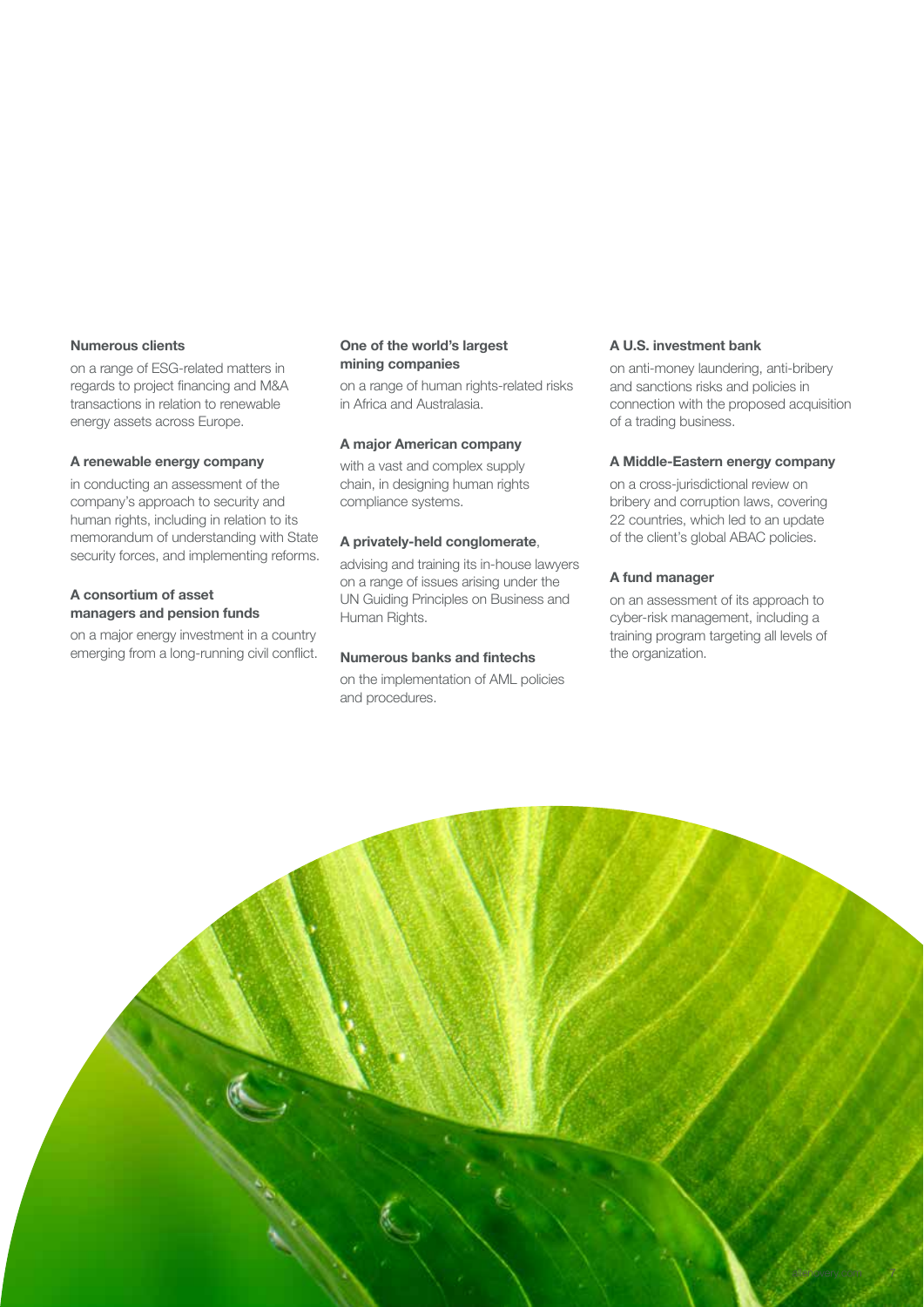# Our select green finance experience

#### ING and ABN AMRO

the arrangers on a EUR550 million green facility for Renewi plc. The first UK Green revolving credit facility to be used for general corporate purposes.

#### Stora Enso

the Finish pulp and paper company on a EUR600m sustainability linked revolving credit facility.

#### Pennon Group

on a GBP30m bilateral impact loan revolving credit facility.

#### South West Water

on a GBP20m and GBP30m bilateral impact loan revolving credit facilities provided by Société Générale and Natwest respectively. The loans are linked to better environmental performance and cleaner beaches and is a first of its kind in the UK.

#### Japan Bank for International Cooperation and BTMU

on a USD1 billion Green loan to Petrobras which will be used for a co-generation project at Comperj oil refinery, and for a flaring gas 2 reduction project at multiple offshore oil concessions in the Campos Basin.

#### Export-Import Bank of India (EXIM Bank)

the lead managers on the issue of USD500m Green Bonds.

#### Nederlandse Waterschapsbank N.V.

the lead manager on the issue of EUR1bn and EUR500m Green Bonds.

#### Neerg Energy Ltd.

Bank of America Merrill Lynch, Goldman Sachs, HSBC, J.P. Morgan and UBS as joint bookrunners on the Rule 144A/Reg S debut high yield offering of USD475m of 6.00% senior secured notes due 2022 by Neerg Energy Ltd. The bond was certificated as green by the Climate Bonds Initiative and verified by an independent assurance statement.

#### Alpha Trains

certified EUR250m bonds issued to finance acquisition of energy efficient electric passenger train sets, the world first green U.S. private placement in the rolling stock sector (A&O advised investors).

#### HSBC France

the lead manager on the issue of EUR500m Green Bonds.

#### IDBI Bank

ANZ, BNP Paribas, Citi, HSBC, J.P. Morgan and Standard Chartered Bank as joint lead managers on the inaugural issue of USD350m Reg S green bonds by IDBI Bank Limited, the second Indian bank to issue green bonds.

#### NTPC Limited

the lead managers on the issue of INR20bn green masala bonds by NTPC Limited, the first of its kind and is dual listed on the London and Singapore Stock Exchanges. The green bond is certified by the Climate Bond Initiative.

#### Industrial and Commercial Bank of China

A syndicate of 11 banks, with Crédit Agricole Corporate and Investment Bank, HSBC, Industrial and Commercial Bank of China (Asia) Limited and Merrill Lynch International as joint global co-ordinators, on the inaugural, multi-tranche green bond issuance by Industrial and Commercial Bank of China Limited (acting through its Luxembourg Branch) of EUR1.1bn floating rate notes due 2020, USD450m floating rate notes due 2020 and USD400m 2.87%. notes due 2020 under its EUR8bn MTN program.

#### Rural Electrification Corporation Limited

The lead banks in connection with the Regulation S green bond offering of USD450m 3.875% senior unsecured notes due 2027 by Rural Electrification Corporation Limited. The green bond issue was certified by the Climate Bonds Initiative and verified by an independent assurance statement and dual listed in London and Singapore.

#### Anglian Water

on a credit facility containing sustainable standards.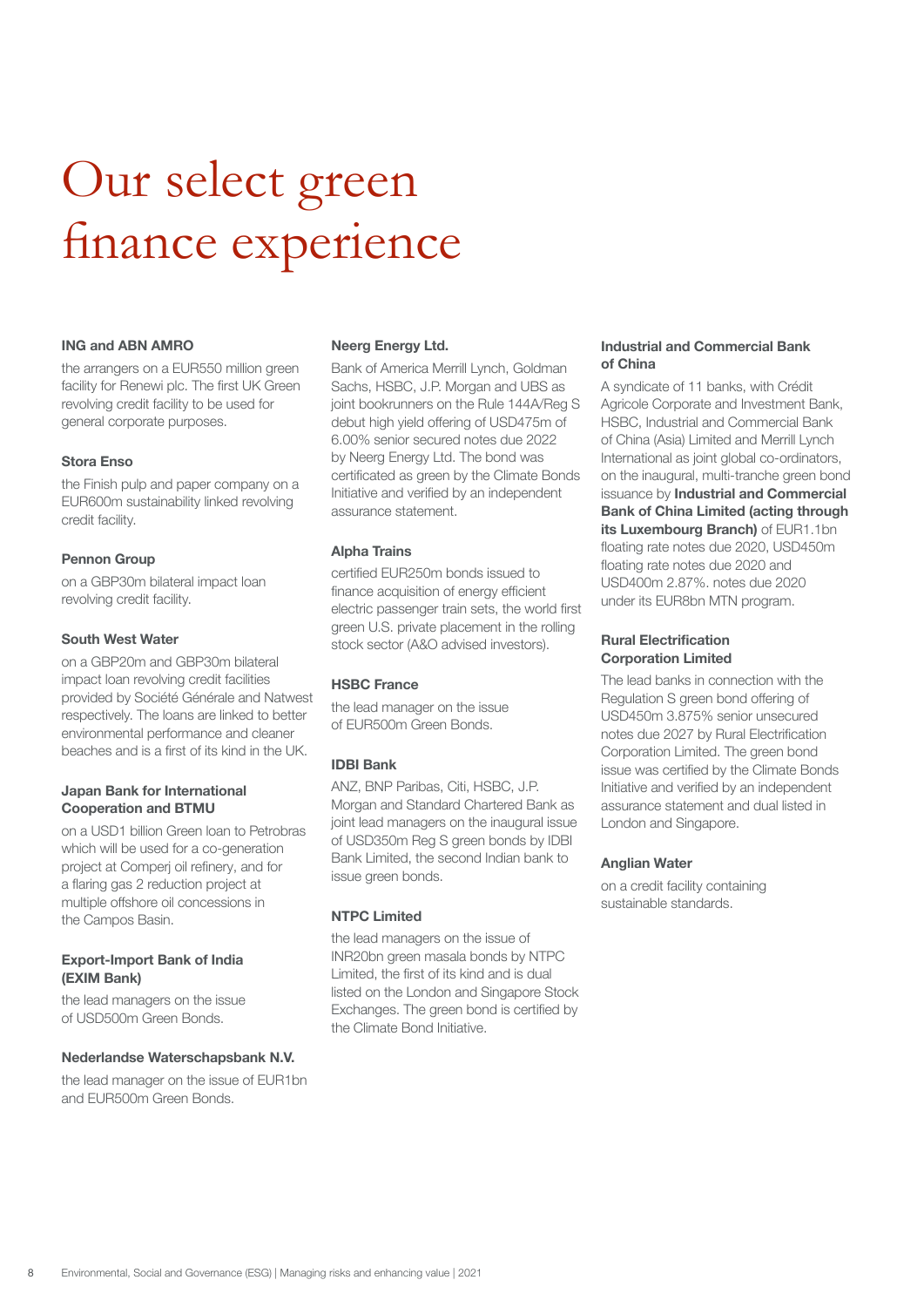#### Standard Chartered Bank and Bank of America

on arranging the first Turkish ESG-connected syndicated loan facility, advising the two banks on structuring the financing for the benefit of Turkish financial services company Garanti BBVA. [\[2020](https://iclg.com/ibr/articles/13268-allen-and-overy-directs-first-turkish-esg-loan)]

#### The arrangers

of a EUR750m sustainability linked loan to UPM.

#### The underwriters

 on a 'social bond' issuance by a global financial services group, which was the first Social Bond to be issued by a UK financial institution.

#### The arrangers

 of a USD400m 'green loan' facility to Industrial and Commercial Bank of China. This was the first green loan facility for a Chinese Bank.

#### Bank of Ayudhya

Thailand's leading bank in retail and SME banking, as English and Thai law legal counsel on the launch of its USD-denominated Women Entrepreneurs Bonds.

#### Mandated lead arrangers

on the ESG revolving credit facility for a total amount of EUR400m granted to the Italian multi-utility company, A2A. This is one of the first revolving credit facilities in Italy to be submitted to ESG criteria linked to defined sustainability goals.

#### A syndicate of 25 lenders

on a USD10bn revolving credit facility for Royal Dutch Shell. This is the first loan agreement governed by English law in the European loan markets to incorporate the Secured Overnight Financing Rate (SOFR) the emerging standard risk-free rate which is intended to replace LIBOR for USD loans, with an ESG margin ratchet.

#### CDC's

acquisition of the Globeleq portfolio (including assets in Cameroon and Ivory Coast).

#### ENERGA

on PLN2bn ESG-linked loan.



Tier One for Banking & Finance

Chambers Global 2020

"It surpasses all of the other firms we have used in terms of client service, responsiveness, commerciality and value for money."

Chambers UK 2020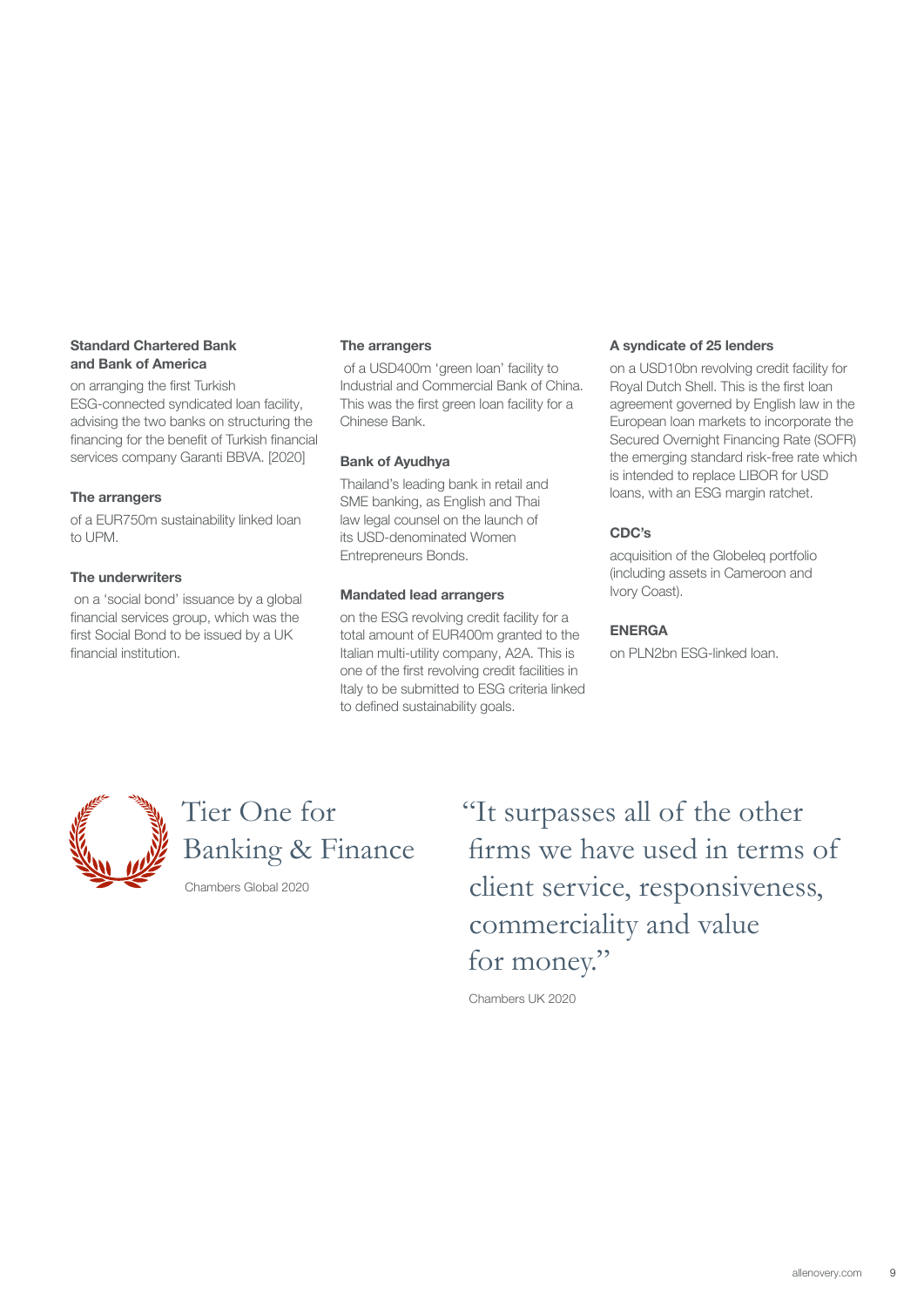# Our experts



Ken Rivlin Partner, Global Head of the Environmental Law Group, and Global Co-Head of the International Trade and Regulatory Law Group Tel +1 212 610 6460 ken.rivlin@allenovery.com



Matt Townsend Partner, Head of the Environmental and Regulatory Law Group, and Global Co-Head of the International Trade and Regulatory Law Group Tel +44 20 3088 3174 matthew.townsend@allenovery.com



Suzanne Spears Partner, Litigation and Arbitration, Global Co-Head Business and Human Rights Group Tel +44 20 3088 2490 suzanne.spears@allenovery.com

Ken Rivlin founded the firm's U.S. Environmental Law Group, heads the firm's International Environmental Law Group, founded the firm's sanctions practice, and co-heads the firm's International Trade and Regulatory Law Group. He and his team handle a broad range of environmental and regulatory issues, including all types of environmental and toxic tort risk, climate change, economic sanctions, anti-corruption compliance, and national security/trade compliance.

Ken writes and speaks frequently on environmental and regulatory matters, and is a Lecturer-in-Law at Columbia University School of Law, where he co-teaches a seminar called "Environmental Concerns in Business Transactions."

"Ken is a constant thinker of how to challenge the existing situation and come up with new solutions. I find him to be highly innovative and willing to go after non-traditional solutions to complex risks."

Chambers USA 2019

"Terrific and very commercial." The Legal 500 2019

Matt Townsend is a Partner specialising in a range of ESG compliance and trade-related issues including environmental risks; climate change; supply chain risk management; carbon trading; corporate reporting and disclosure; risk governance frameworks; anti-bribery/AML compliance; and international trade matters. He acts for a range of cross-sector corporates and financial investors on these issues and has, for a number of years, supported clients in the implementation of their ESG programs. He is also a member of a group of Allen & Overy Partners advising on Brexit contingency planning.

He is widely recognized as one of Europe's leading regulatory compliance lawyers.

#### "If I was putting together a dream team, it would have him in it."

Chambers UK 2018

"He is a skilled commercial lawyer and effective in negotiations." Chambers UK 2019

Suzanne is a partner in the International Arbitration Group and co-head of the firm's Business and Human Rights (BHR) Group. She is recognized by Chambers Global as one of the world's leading lawyers in BHR. She is an experienced public international lawyer who advises on a wide range of contentious and non-contentious matters arising under public international law. Suzanne advises clients on risk management, compliance and corporate governance in relation to the regulation of BHR, and on dispute resolution planning and prevention. She is a highly-regarded advocate in the resolution of complex, high-value cross-border disputes. Suzanne is often instructed to advise on highly sensitive issues, such as relationships with host governments and security forces, human rights grievance mechanisms, human rights due diligence and compliance, dispute resolution with local communities and transnational litigation involving BHR issues.

"...recognized for her knowledge of the [Guiding Principles] and the UK's Modern Slavery Act"

Sources report being "highly impressed" with her knowledge and long-term commitment to this area.

Chambers Global Business and Human Rights Law 2018 and 2019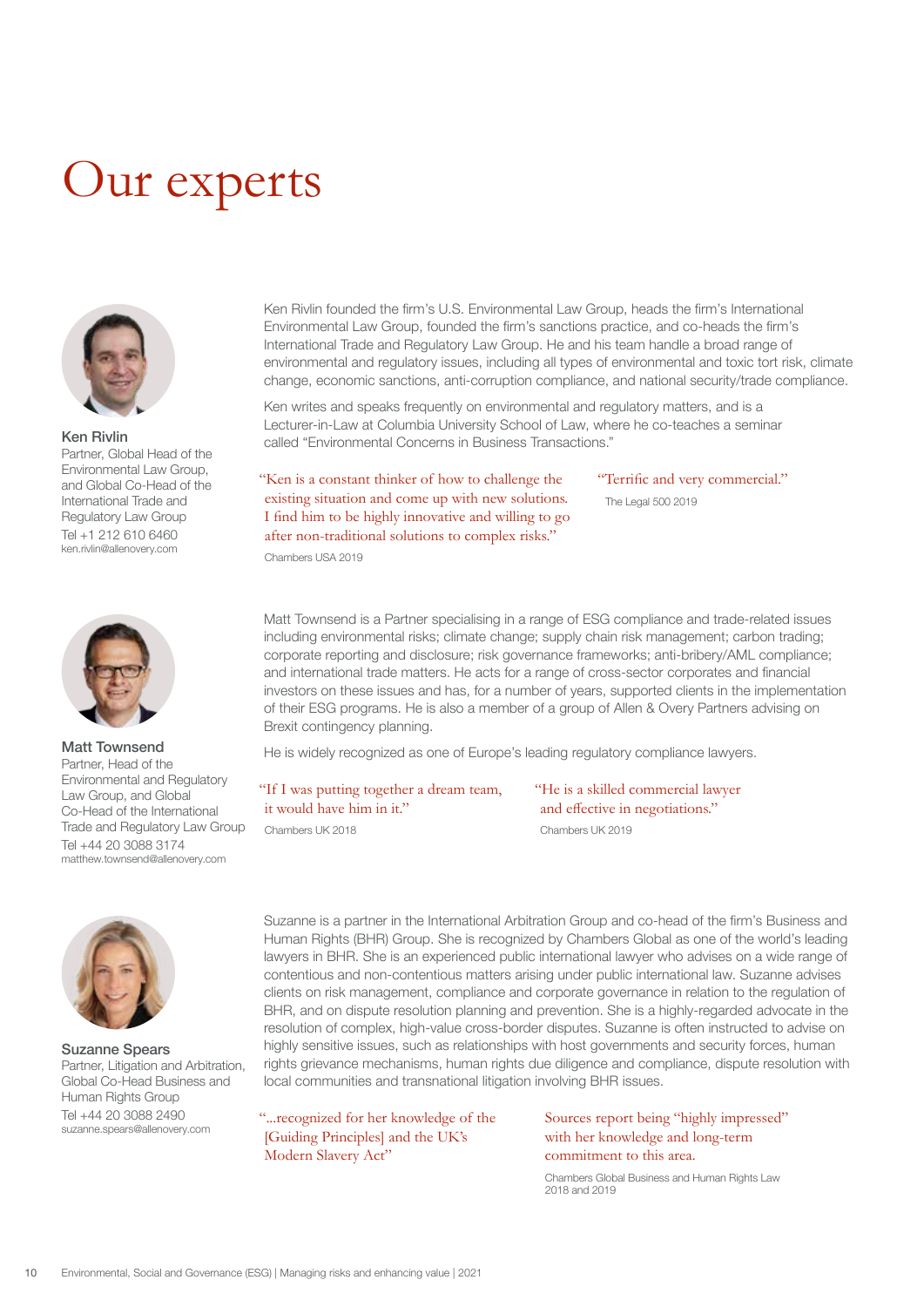

**Tom Lodder in Singapore.** EMEA Head A&O Consulting Tel +44 20 3088 2061 tom.lodder@allenovery.com



Tim Conduit Partner, Capital Markets Tel +44 20 3088 2066 tim.conduit@allenovery.com



Greg Brown Partner, Banking Head of Social Finance and Impact Investment Group Tel +44 20 3088 4760 greg.brown@allenovery.com

Tom Lodder is a Managing Director of Allen & Overy's new consulting and regulatory advisory practice, based in London, covering EMEA.

Prior to joining A&O Consulting, Tom was Managing Director, Head of Regulatory Policy for the Barclays Group globally, where he was responsible for leading policy on key strategic regulatory developments in areas such as Brexit, U.S. Regulatory recalibration, bank structural reform, IFRS9, capital, resolvability, data privacy, and market infrastructure (including MiFID2 and EMIR). Previous to his London role, Tom spent over ten years in senior in-house legal roles based

Tim has significant experience of sustainable finance products, across the bank, bond, private placement and structured finance markets. He has specific expertise in infrastructure and energy financings in the renewable energy space, including onshore and offshore wind and PV/solar projects. Tim is an expert in non-bank financing techniques for infrastructure and energy, including project bonds. For example, Tim was involved in most of the transactions to close using the EIB's Project Bond Credit Enhancement product, as well as on the development of that product and similar products designed to facilitate the use of non-bank financing in the capital markets. More recently, Tim has been involved in initiatives with the World Bank and Global Infrastructure Hub to provide guidance on public private partnerships to governmental authorities in emerging markets, including on sustainability and climate change-related issues.

#### "Tim Conduit receives plaudits… garnering praise from interviewees who note that "he is very good and he really knows his stuff in that area."

Chambers UK 2018

Greg has experience acting for both lenders and borrowers with work covering a wide range of debt financing practice areas, including corporate lending, fund finance, trade and commodity finance and acquisition finance.

Greg is also the head of Allen & Overy's Social Finance and Impact Investment Group. Greg has been involved in structuring sustainable and other impact investments for over a decade, acting both for borrowers and funders in that sector.

Greg is ranked as a leading individual in Trade Finance by Legal 500:

#### "Stand out on high-end and complex deals."

Legal 500 UK 2014: Finance: Trade Finance

"Greg Brown is pragmatic, very user-friendly and sensible." Chambers LIK

[allenovery.com](http://www.allenovery.com) 11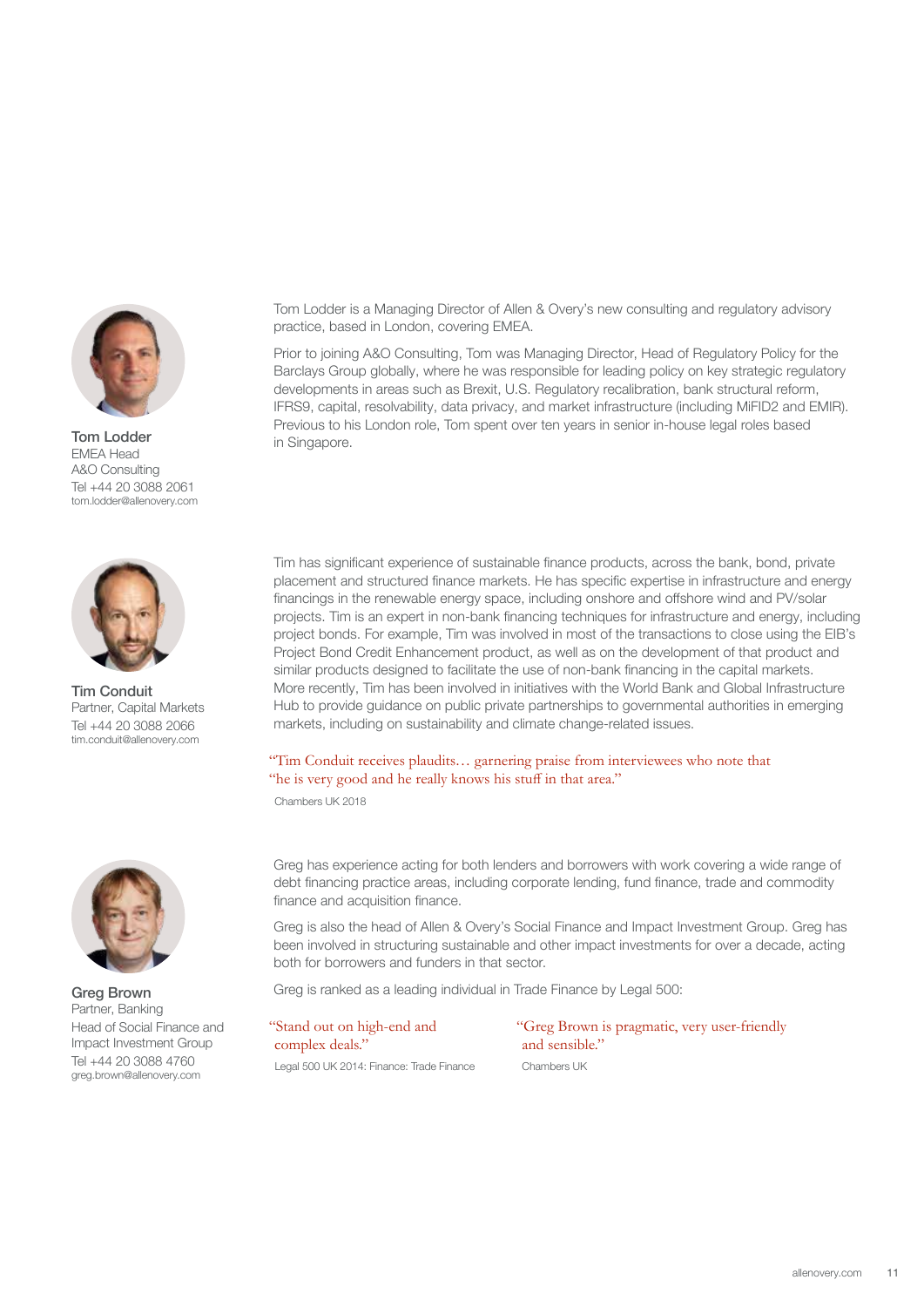

Kate Sumpter Partner, Banking Tel +44 20 3088 2054 kate.sumpter@allenovery.com

Kate is a partner in our Financial Services Regulatory practice. She has over 14 years' experience in the financial services sector and has extensive experience of dealing with complex regulatory-driven structural change projects for UK and international banks. Kate is a core member of Allen & Overy's Brexit team, working with clients to develop their Brexit plans, including the design and implementation of their legal entity structures. Recently, she led on the regulatory aspects of Allen & Overy's mandate to advise HSBC on ring-fencing and operational continuity implementation.

Kate has advised a number of banks on the drafting of Recovery and Resolution Plans, and various institutions and government authorities on liability management exercises and resolutions. She regularly advises financial market infrastructure entities on regulatory matters affecting their operations and members.

Kate has acted as a member of the Banking Liaison Panel, a working group established by HM Treasury to consider bank and investment failure, on behalf of ISDA, and is a member of the FMLC's Brexit advisory group. Kate was recognised by Legal 500 UK 2017 as a "Next Generation Lawyer" and was recommended by clients for having "an excellent understanding of the regulatory landscape in Europe for both buy and sell side clients". She was recognised as "Best in Financial Regulation" at the Euromoney Europe Women in Business Law Awards 2019.



### Partner, Banking Tel +44 20 3088 2030 catherine.lang-anderson@allenovery.com



David Campbell Partner, Banking Tel +44 20 3088 4758 david.campbell@allenovery.com Catherine is a Partner in the banking practice at Allen & Overy. Catherine is a key member of our global trade, commodities and supply chain finance practice and regularly acts on deals involving commodities traders and other industry players. She advises UK and global industry bodies on legal and regulatory issues affecting the trade and commodity finance community and is a regular contributor to trade finance publications. Catherine regularly speaks at industry events on sustainability in trade and supply chain finance.

Catherine Lang-Anderson Was recently listed in the FT & HERoes 50 Female Future Leaders<br>
Ist 2018.

David is a partner in A&O's banking department and has a wide range of expertise which includes investment grade and leveraged finance, restructurings and distressed refinancings, trade finance, and acquisition finance for public and private bids in the UK, U.S., Europe and Australia. He has acted for most major banks and his corporate relationships include several FTSE-100 and FTSE-250 companies. Among David's recent transactions are a sustainable financing for a leading European renewables group.

### "'Looks to get the deal done but never loses sight of his client in the process.'… 'Someone who manages to deliver for the banks and the borrowers in the same breath'."

Chambers UK – Banking & Finance 2016



Melissa Samuel Partner, Banking Tel +44 20 3088 4361 melissa.samuel@allenovery.com

Melissa has been a Partner at Allen & Overy for ten years, advising on a broad range of financing matters. Her experience includes acting on a variety of sustainable financing facilities – from those which specify a purpose which meets the LMA's Green Loan Principles or include a requirement to hold a minimum level of sustainable assets, to those where the margin ratchet reflects the borrower's compliance with defined sustainability criteria (which frequently require certification of verification by third party experts). For example, she acted for Stora Enso OYJ on their 2017 ESG Indexed loan for general corporate purposes.

#### "Melissa Samuel is… tipped for the top and is 'competent, calm and a delight to deal with on complex, high-value deals'."

Chambers UK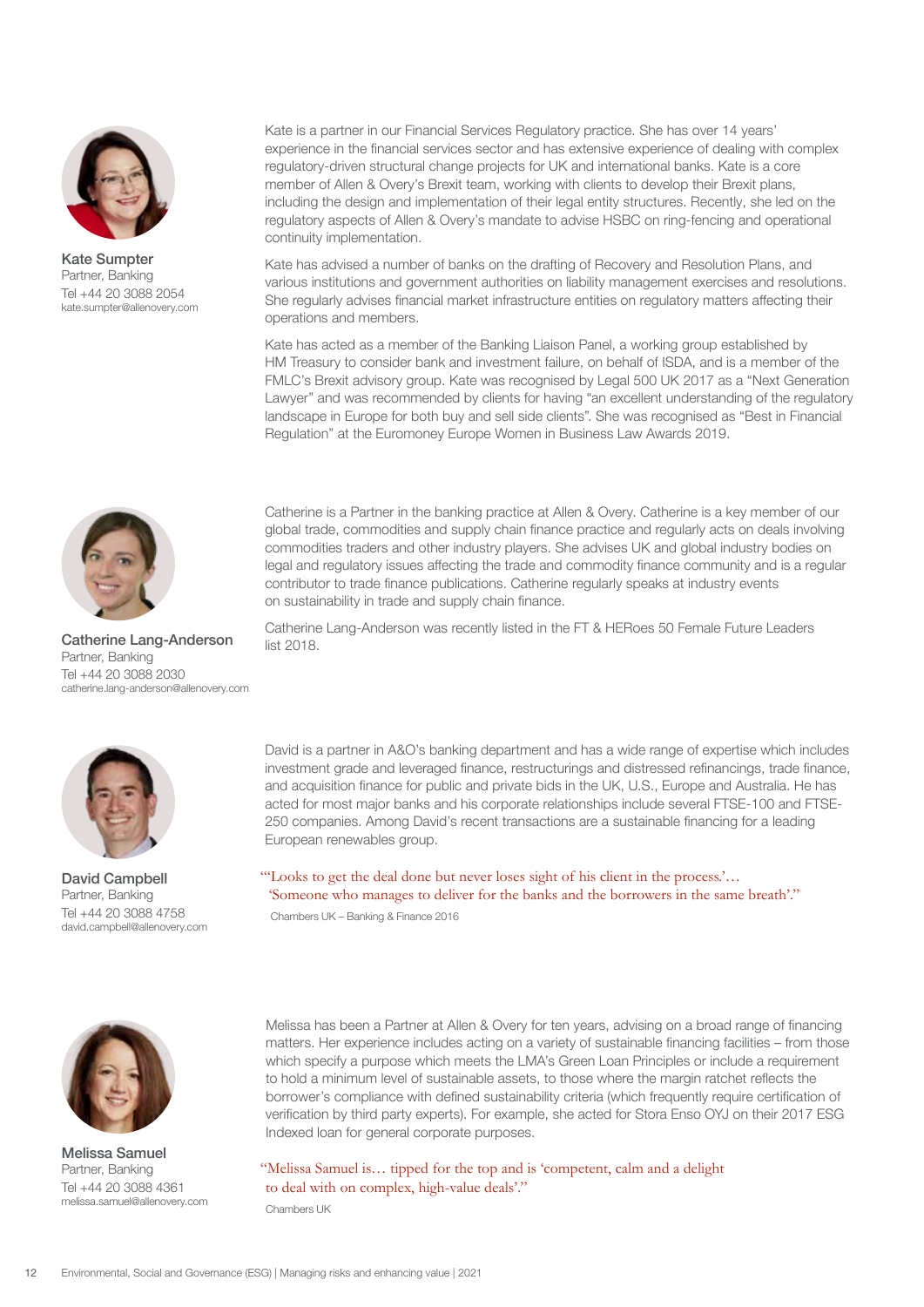

Tamara Cizeika Counsel, Banking Tel +44 20 3088 2329 tamara.cizeika@allenovery.com

Tamara specialises in regulatory issues in the asset management and wealth/private banking sectors, advising firms on UK and EU regulatory requirements and drafting and negotiating UK and international agreements, with a particular focus on distribution and platforms. She is an active contributor to industry issues and thought leadership, publishing an independent report in 2011 for a UK industry body on the Retail Distribution Review (RDR), and writing a 2013 white paper for the UK Investment Association on outsourcing by asset managers and the "too big to fail" problem. She does extensive work with industry associations, and regularly conducts training sessions and industry seminars on key topics in the asset management and wealth/private banking sectors.

Tamara sits on a number of industry working groups, including groups on ESG, shareholder engagement and product governance, as well as a cross sector industry group preparing industry guidance on ESG issues relating to advised sales and retail funds. She is also a member of the EU Regulation Standing Committee (formed by the IRSG for the City of London and CityUK), as well as its Global Regulatory Coherence Committee.

Tamara began her career at a regulator, working for the general counsel of the financial services regulator in Australia.



James Roe Partner, Corporate and Equity Capital Markets Tel +44 20 3088 4637 james.roe@allenovery.com



Felise Cooper Senior Counsel, U.S. Environmental Law Tel +1 646 763 2569 felise.cooper@allenovery.com



Maria Christopher Bell Senior Counsel, U.S. Environmental Law Tel +1 212 756 1100 maria.christopher@allenovery.com

James is a corporate and equity capital markets partner based in the London office. Through his experience acting on public offerings and corporate transactions by public companies in multiple jurisdictions, and regularly providing advice to boards, senior executives and members of the investment and advisory community, he has built a wealth of knowledge and practical experience of corporate governance and an understanding of the myriad of ESG related issues that organisations face. James is recognized by both Chambers and Legal 500 as a leading individual for ECM.

#### "He is absolutely superb. He's calm and very good at predicting timetables." Chambers UK 2020

Felise Cooper is a member of the firm's International Environmental Law Group and advises U.S. and multinational clients on environmental issues in business transactions and counsels on compliance requirements, including compliance with global substance disclosure, control and product take-back requirements.

Felise has extensive experience advising on environmental risk in transactions, managing due diligence and coordinating work by technical consultants. Felise also routinely advises leading manufacturers on requirements for placing products on the market, negotiating with customers, distributors and suppliers, mitigating compliance risks, and interacting with government authorities around the world. Felise also regularly speaks on producer compliance and product stewardship issues at industry events, government meetings and client seminars.

She is listed as an "Up and Coming" environmental lawyer by Chambers USA and as a "Next Generation Lawyer" by The Legal 500 for Environment: Transactional law.

Maria Christopher Bell is a member of the firm's International Environmental Law Group and advises U.S. and multijurisdictional clients on environmental issues in complex business transactions, most recently assisting a lender in drafting finance and project agreements and structuring a transaction to minimize Superfund liability in its financing of the first fully privately-funded public project in Virginia. She has worked on a number of major acquisitions and divestitures for many of our largest clients, including GE.

Maria also specializes in advising on the impacts of carbon trading and climate change legislation. She has considerable experience in permitting and compliance issues, having assisted a large corporate client with managing practical issues associated with sensitive permits and licenses. Recently, Maria has focused on renewable energy projects, advising on emission credits and climate change and the NEPA process, including advising a project developer on a potential wind project in Mexico and the U.S. Department of Energy on a number of solar power projects.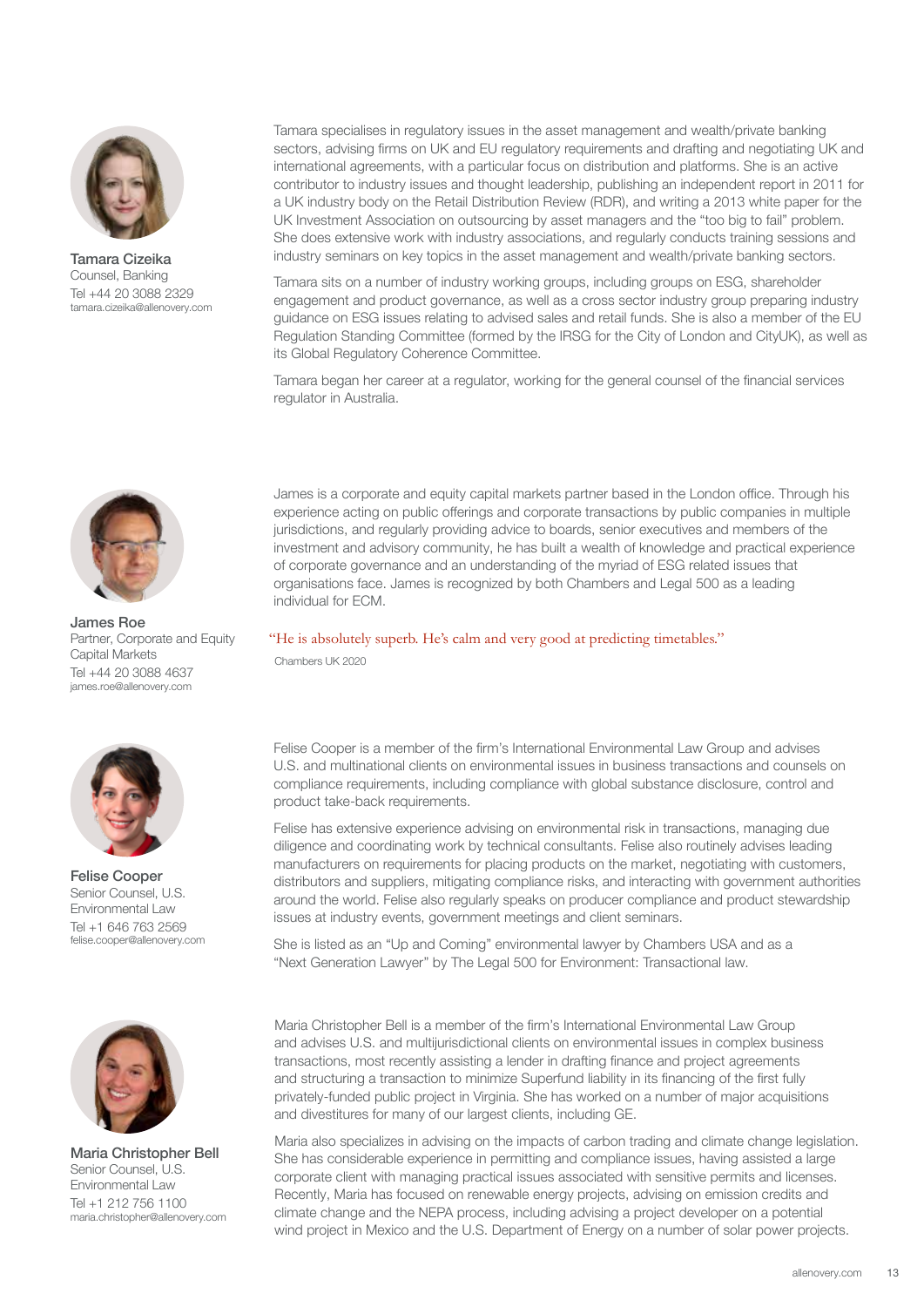

Partner, Amsterdam Tel +31 20 674 1737 werner.runge@allenovery.com



Jonathan Heeringa Partner, Amsterdam Tel +31 20 674 1274 jonathan.heeringa@allenovery.com



Jochem Spaans Partner, Amsterdam Tel +31 20 674 1500 jochem.spaans@allenovery.com

Werner heads the Amsterdam Energy, Projects and Infrastructure group and is a partner within the Projects & Real Estate department of Allen & Overy Amsterdam. He specialises in project financing and other structure financing transactions. Werner over the years has built a reputation as a highly solution-driven, innovative lawyer with a deep-felt passion to enable sustainable business models. He played a pivotal role in landmark projects such as the Gemini offshore windpark, Blauwwind, and newly developed solar parks. He is widely recognized as one of the drivers of circular Product-as-a-Service models for which he and his team developed new, simplifying legal lease Werner Runge structures that now spur the growth of among others rooftop solar.

#### Werner Runge is "extremely knowledgeable, he really radiates trust and ability, and is really an authority". He maintains a leading position in Dutch project finance with particular strength in renewable energy matters

Chambers Europe 2020 Band 1

Jonathan is a partner in our capital markets team based in Amsterdam. He is experienced in both debt capital markets and asset-backed financing transactions. Jonathan advises across the spectrum of financial instruments, including convertible bond issues, debt programmes and drawdowns, liability management transactions (exchange offers and tender offers), securitisations, covered bond issues, corporate hybrid issues and regulatory capital issues by banks and insurance companies. He has particular experience with advising on the issue of green bonds and sustainability bonds, for, amongst others, Alliander, Vesteda and Ahold Delhaize.

Jonathan Heeringa is extolled by clients for being "very responsive" and for "understanding issues" without the clients giving a detailed explanation. He acts for a range of domestic and international clients as both issuer and manager on bond offerings, including convertible bonds. Chambers Europe 2020 Band 2

Jochem heads our environment and climate team in Amsterdam. He is a leading practitioner in the fields of environmental and public law. He advises and litigates on, inter alia, complex permitting and compliance procedures, safety matters, REACH, waste handling, nitrogen depositions and CO2 emissions trading.

Jochem's clients include national and international companies active in the industrial, extractives and energy sectors. He has worked on numerous environmental mandates, including for international chemical producers and renewable energy and waste-to-energy companies. Next to his advisory and litigation work, Jochem has extensive experience in the environmental aspects of M&A transactions and project-financing.

Having worked at Allen & Overy for over 15 years and having subsequently led the Public Law team of a renowned Dutch law-firm, Jochem will re-join our ranks as a Partner in our Amsterdam office, starting 1 February 2021.

Jochem is also an Assistant Professor at the VU Amsterdam and holds a Ph.D. in environmental law.

"He is very co-operative and proactive, brings in thoughts and ideas, monitors the process well and always tries to think ahead of things."

Chambers 2019 (Public Law: Planning & Environment)



Gauthier van Thuyne Partner, Belgium Public Law Tel +32 2 780 25 75 gauthier.vanthuyne@allenovery.com

Gauthier heads the Belgian Environmental and Regulatory Law Group and co-chairs the Global REACH team. He specialises in producer responsibility, waste and environmental liability issues. He has extensive litigation experience in all areas of environmental law, including planning and zoning issues. He has published various articles on these matters. Gauthier has extensive expertise in auditing and drafting environmental agreements, directing due diligence and advising on structuring M&A, banking, capital markets and real estate transactions. Who's Who Legal rates Gauthier among "the experts" in his field, he has been characterized as being a "strong advocate".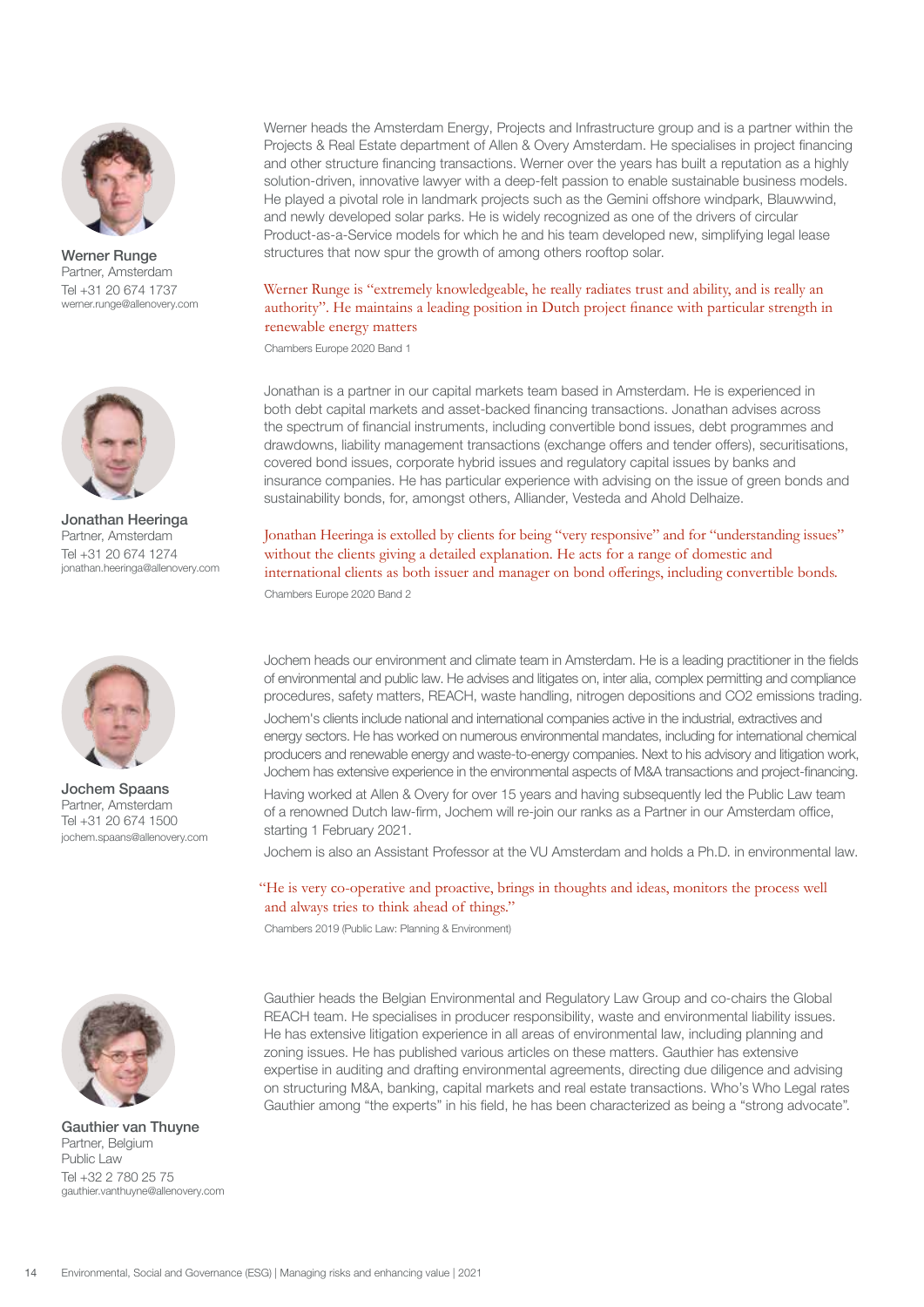

**Romaric Lazerges** and Telecommunication. Partner, France Public Law Tel +33140065344 romaric.lazerges@allenovery.com



Counsel, Milan Public Law Tel +39 02 2904 9556 luca.amicarelli@allenovery.com



Udo Herbert Olgemoeller Counsel, Frankfurt Public Law Tel +49 69 2648 5690 udo.herbertolgemoeller@allenovery.com



Goran Galic Partner, Australia Natural Resources Law Tel +618 6315 5946 goran.galic@allenovery.com

Romaric heads the Public and Environmental Law department. He advises investors and lenders on all environmental aspects of transactions (audit and risks, operating permits, polluted sites, transfer of environmental liabilities) and of major infrastructure projects (LNG gas terminal, CCGT power plants, renewables). He also advises industrials on compliance issues and represents his clients in legal proceedings before administrative courts.

Romaric is ranked as "Lawyer of the Year 2020" by "Best Lawyers" in Regulatory and is a recognized practitioner since 2014 in Administrative law, Energy, Public Finance, Public law

Luca has significant experience advising domestic and international companies and financial institutions on administrative, environmental, real estate and energy law matters. This includes managing public procurement aspects and possible litigation issues arising therefrom as well as dealing with the relevant public administration authorities in the context of complex deals across various industry sectors, including real estate, energy, waste management, industrial and manufacturing and life sciences.

Luca was awarded "Emerging Lawyer of the Year 2018" at the Italian TopLegal Awards. Luca Amicarelli

Udo is the head of our German public law practice. He advises on administrative as well as environmental, climate and planning law, state aid matters and a broad range of industry-specific regulations, including all relevant aspects of European and constitutional law.

The focus of his work is on providing advice to public and private sector clients, federal states, and European institutions regarding climate and environmental issues such as soil and groundwater contamination, hazardous goods regulations, compliance with climate driven operational restrictions, emission controls or the handling of complex planning and approval procedures.

He is a certified specialist for administrative law (Fachanwalt für Verwaltungsrecht) and has extensive experience in representing companies, investors and authorities in administrative and court proceedings as well as public procurement procedures.

#### "Next generation lawyer"

Legal 500 2018, 2019, 2020 (Public Law)

#### "Counsel Udo Herbert Olgemöller is a key figure building bridges between public, administrative and environmental law."

Legal 500 2020 (Public Law)

Goran is an energy and resources and projects specialist. He advises across all aspects of the 'pit to port' spectrum within the mining and petroleum sectors including on project acquisition, joint ventures, project development and infrastructure construction, operations and services arrangements and offtake. He has been involved with some of Australia's largest mining and LNG projects and brings significant experience in resources projects globally, including with amongst the world's first FLNG developments.

Additionally, Goran advises on regulatory aspects of energy and resources projects in Australia, including in respect of environmental approvals and compliance. He brings considerable expertise in environmental and social compliance, including in the application of IFC Performance Standards and Equation Principles, in the context of significant LNG and mining projects in non-OECD jurisdictions.

Goran is sought for his deep sector expertise and solutions focussed approach. He was named in "Best Lawyers" for "Natural Resources Law" in 2018 and 2019 and is recognised in 'Energy and Natural Resources' by the Legal 500 2019.